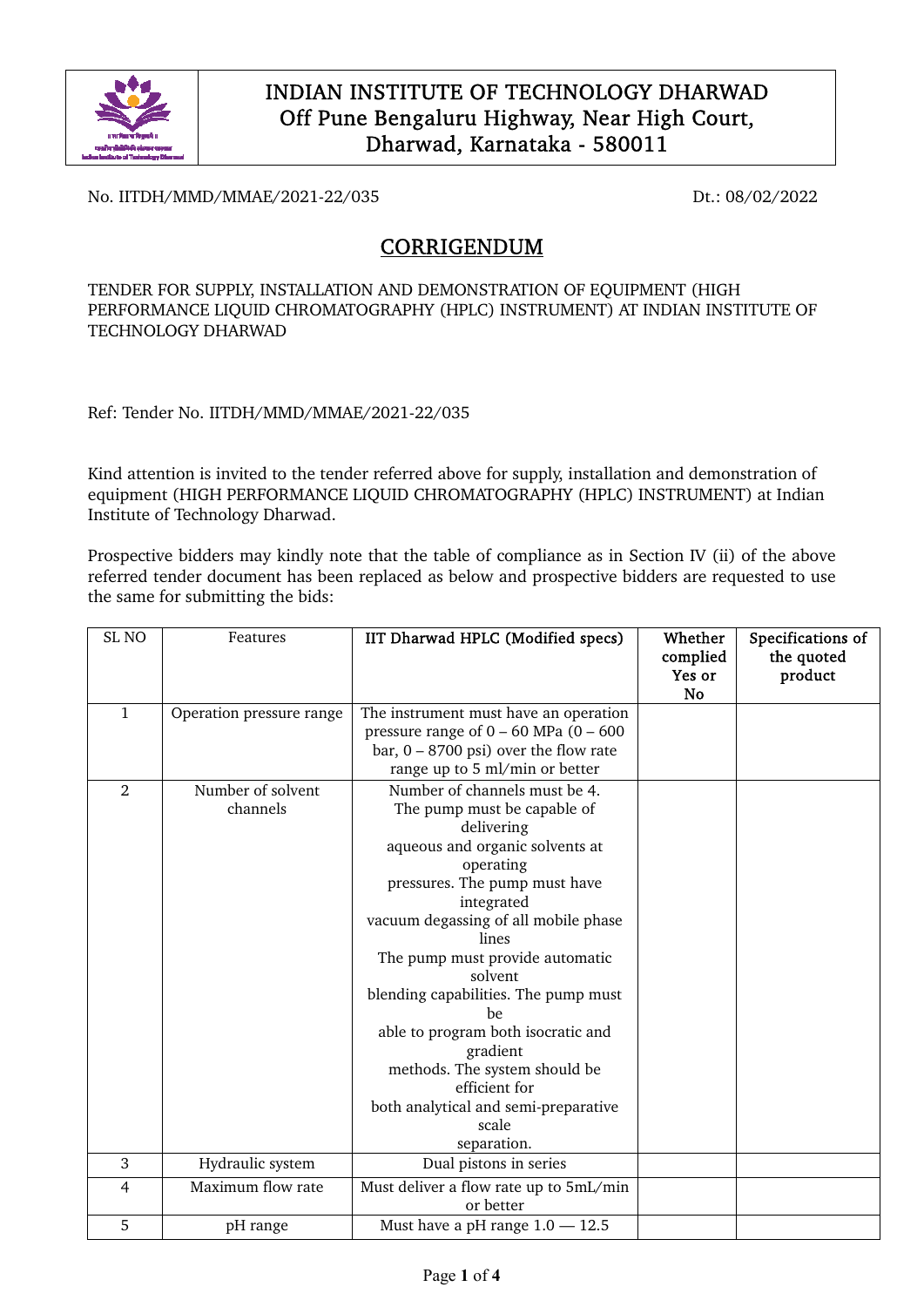

| SL <sub>NO</sub> | Features                                          | IIT Dharwad HPLC (Modified specs)                                                                                                                                                                                                                                                         | Whether<br>complied<br>Yes or<br><b>No</b> | Specifications of<br>the quoted<br>product |
|------------------|---------------------------------------------------|-------------------------------------------------------------------------------------------------------------------------------------------------------------------------------------------------------------------------------------------------------------------------------------------|--------------------------------------------|--------------------------------------------|
| 6                | Injection volume range                            | 0.1 to $100 \mu L$ or 1500 $\mu L$ by seat loop<br>extention                                                                                                                                                                                                                              |                                            |                                            |
| $\overline{7}$   | Cycle Time                                        | 30 seconds Injection cycle time or<br>better                                                                                                                                                                                                                                              |                                            |                                            |
| $\, 8$           | Cooling Accuracy                                  | 4 °C or better                                                                                                                                                                                                                                                                            |                                            |                                            |
| 9                | Capacity                                          | Minimum of 96 vials (2 mL) or better<br>and should be able to accommodate<br>microtitre plates                                                                                                                                                                                            |                                            |                                            |
| 10               | Integrated sample<br>thermostat                   | Cooling and heating in<br>the range from 4 °C - 40 °C or better                                                                                                                                                                                                                           |                                            |                                            |
| 11               | Lowest carryover                                  | <0.004 % (40 ppm) with needle wash<br>or better                                                                                                                                                                                                                                           |                                            |                                            |
| 12               | Combined specification                            | up to four columns with 30 cm length<br>and a temperature range from 10°C<br>below ambient to 85°C                                                                                                                                                                                        |                                            |                                            |
| 13               | independent temperature<br>zones                  | at least two independent temperature<br>zones required                                                                                                                                                                                                                                    |                                            |                                            |
| 14               | Temperature accuracy                              | Temperature accuracy must be $\pm$ 0.5<br>°C with calibration                                                                                                                                                                                                                             |                                            |                                            |
| 15               | No. of Columns &<br>Column dimensions             | Atleast 2 Columns of up to 30cm length<br>must be supported                                                                                                                                                                                                                               |                                            |                                            |
| 16               | Stackable                                         | Must be a stackable, self-contained<br>module with solvent resistant material<br>used in all areas which may have<br>contact with the mobile phase.                                                                                                                                       |                                            |                                            |
| 17               | Software                                          | Software must be available on the local<br>controller and on the data system for<br>single point control of the<br>thermostatted column compartment as<br>well as other<br>modules of the same family. Suitable<br>licensed software to control all<br>modules of HPLC should be provided |                                            |                                            |
| 18               | Pre column heating and<br>post column cooling     | The module must enable pre column<br>heating and post column cooling                                                                                                                                                                                                                      |                                            |                                            |
| 19               | Temperature range                                 | from 5-10°C below ambient to 85°C or<br>better                                                                                                                                                                                                                                            |                                            |                                            |
| 20               | <b>Temperature Precision</b>                      | 0.05 °C                                                                                                                                                                                                                                                                                   |                                            |                                            |
| 21               | slit width                                        | Fixed or programmable or better                                                                                                                                                                                                                                                           |                                            |                                            |
| 22               | RFID/software detection                           | Should be available                                                                                                                                                                                                                                                                       |                                            |                                            |
| 23               | Number of signals                                 | Simultaneous acquisition of up to 8<br>compound specific wavelength or<br>better                                                                                                                                                                                                          |                                            |                                            |
| 24               | Linearity                                         | $> 2$ AU (upper limit)                                                                                                                                                                                                                                                                    |                                            |                                            |
| 25               | compatibility with wide<br>range<br>of flow cells | Should be compatible with wide range<br>of flow cells for various HPLC<br>applications                                                                                                                                                                                                    |                                            |                                            |
| 26               | Noise                                             | $\leq$ ± 0.7 x 10-5 AU at 254 nm and at<br>750 nm or better (cell path length 10                                                                                                                                                                                                          |                                            |                                            |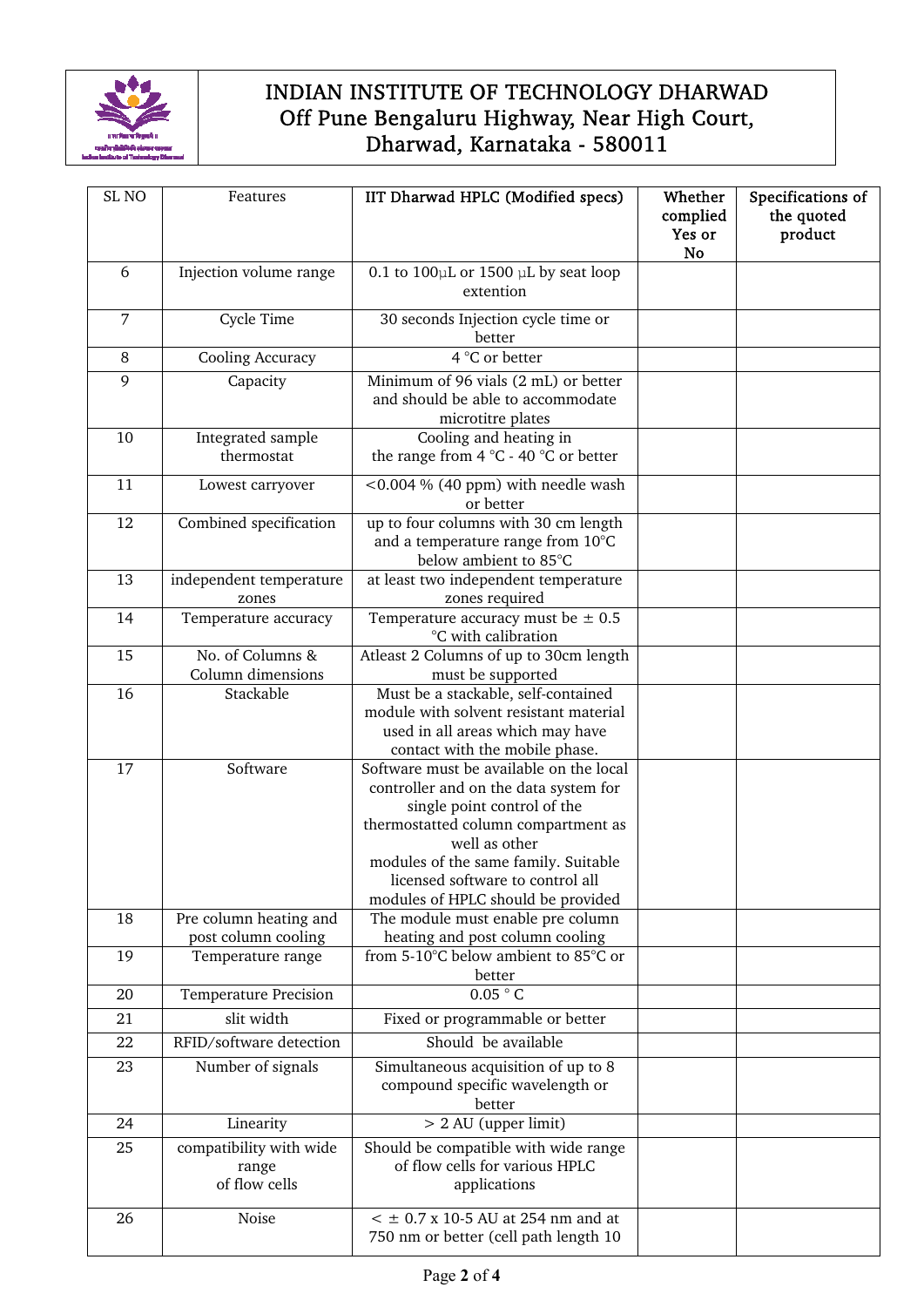

| SL <sub>NO</sub> | Features                                                          | IIT Dharwad HPLC (Modified specs)                                                                                                                                                                                                  | Whether<br>complied<br>Yes or<br><b>No</b> | Specifications of<br>the quoted<br>product |
|------------------|-------------------------------------------------------------------|------------------------------------------------------------------------------------------------------------------------------------------------------------------------------------------------------------------------------------|--------------------------------------------|--------------------------------------------|
|                  |                                                                   | mm, response time 2 s, flow 1 ml/min<br>LC-grade                                                                                                                                                                                   |                                            |                                            |
| 27               | Wavelength range                                                  | Wavelength range must be at least 190-<br>800 nm or better                                                                                                                                                                         |                                            |                                            |
| 28               | Light source                                                      | Deuterium or better                                                                                                                                                                                                                |                                            |                                            |
| 29               | Operating temperature                                             | The temperature operating range of<br>instrument must be from 4°C to 40°C<br>or better                                                                                                                                             |                                            |                                            |
| 30               | Maximum sampling rate                                             | 80 Hz or better                                                                                                                                                                                                                    |                                            |                                            |
| 31               | Drift                                                             | Signal drift must be equal or smaller 1<br>x 10-3 AU/h or better                                                                                                                                                                   |                                            |                                            |
| 32               | Detector type                                                     | 512-element diode array or better                                                                                                                                                                                                  |                                            |                                            |
| 33               | Raman noise (noise<br>reference measured at<br>dark value 450 nm) | The instrument must have in single<br>wavelength mode a Raman signal-to-<br>noise<br>of $>1000$ or better, with<br>Ex350nm/Em397nm and using the<br>dark value at 450nm as<br>reference point, water filled standard<br>flow cell. |                                            |                                            |
| 34               | Excitation and emission<br>wavelength range                       | Excitation wavelength must be at least<br>200<br>- 980 nm or better, Emission<br>wavelength must be<br>at least 200 - 980 nm or better                                                                                             |                                            |                                            |
| 35               | Lamp lifetime                                                     | Xenon flash lamp, normal mode (20<br>W), economy mode (5 W), lifetime<br>4000 hours.                                                                                                                                               |                                            |                                            |
| 36               | Flash lamp technology                                             | The lamp can be switched on directly<br>before the analysis because it needs no<br>warm up time                                                                                                                                    |                                            |                                            |
| 37               | Temperature Control                                               | The RI detector must have a<br>temperature<br>control from $+5^{\circ}$ above ambient to<br>$55^{\circ}$ C                                                                                                                         |                                            |                                            |
| 38               | Refractive index range                                            | $1.00 - 1.75$ RIU, calibrated                                                                                                                                                                                                      |                                            |                                            |
| 39               | Measurement range                                                 | $\pm 600 \cdot 10$ -6 RIU                                                                                                                                                                                                          |                                            |                                            |
| 40               | Recycle Valve                                                     | The RI detector must have a recycle<br>valve                                                                                                                                                                                       |                                            |                                            |
| 41               | Sample cell volume                                                | Suitable RID sample cell volume should<br>be quoted                                                                                                                                                                                |                                            |                                            |
| 42               | Automated delay<br>calibration                                    | Automated delay calibration facilitates<br>highest fraction purity while<br>maintaining<br>high-precision sample recovery                                                                                                          |                                            |                                            |
| 43               | Fraction collection<br>capacity                                   | Suitable per module fraction collection<br>capacity of up to several fractions<br>simultaneously should be available in<br>glass tubes or in microtiter plates                                                                     |                                            |                                            |